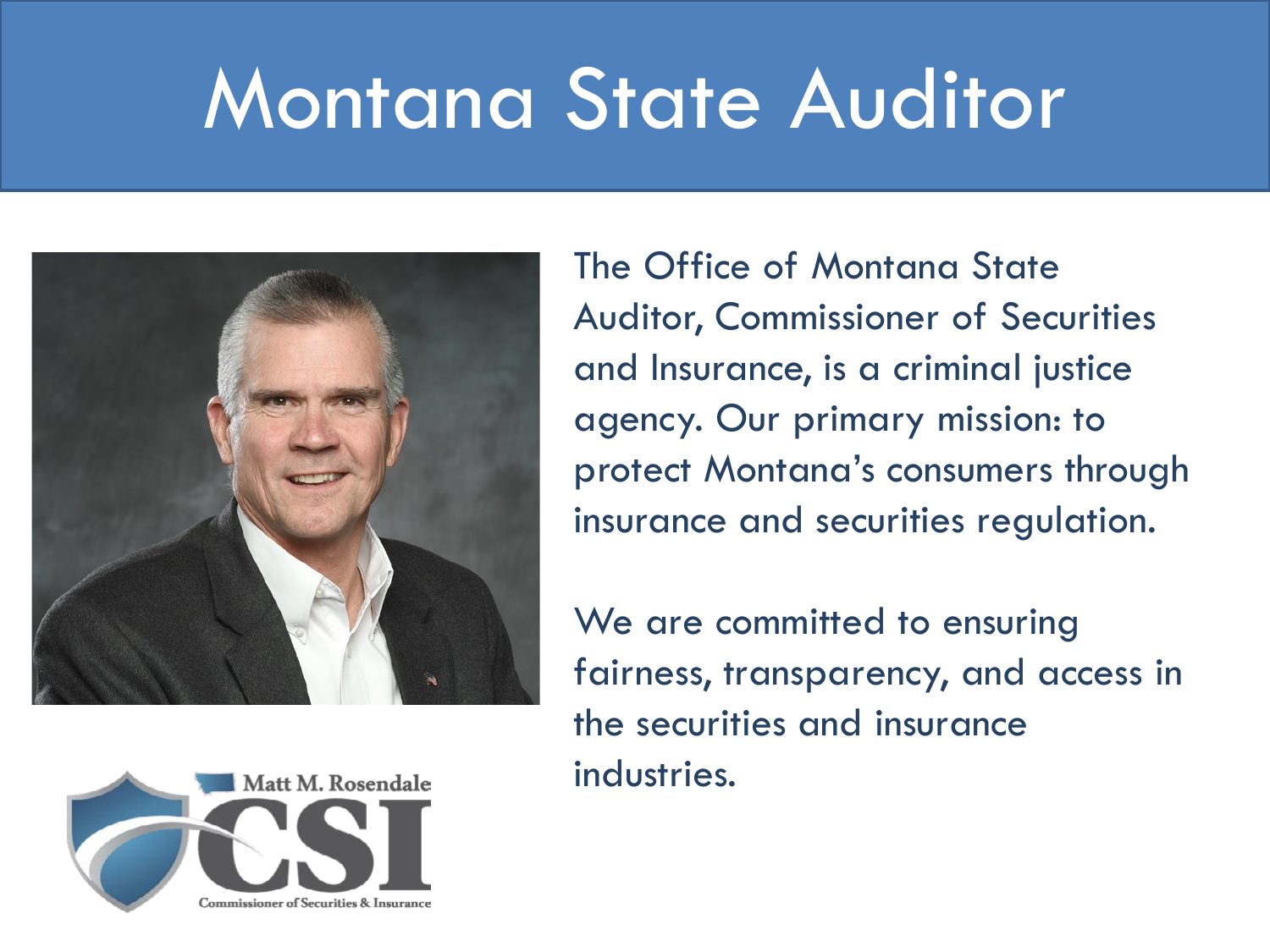# Securities Regulation

The Securities Act of Montana charges Commissioner Rosendale and the CSI staff with the following three tasks in regards to securities regulation:

- 1) Protect the investor, persons engaged in securities transactions, and the public interest
- 2) Promote uniformity among the states; and
- 3) Encourage, promote, and facilitate capital investment in Montana

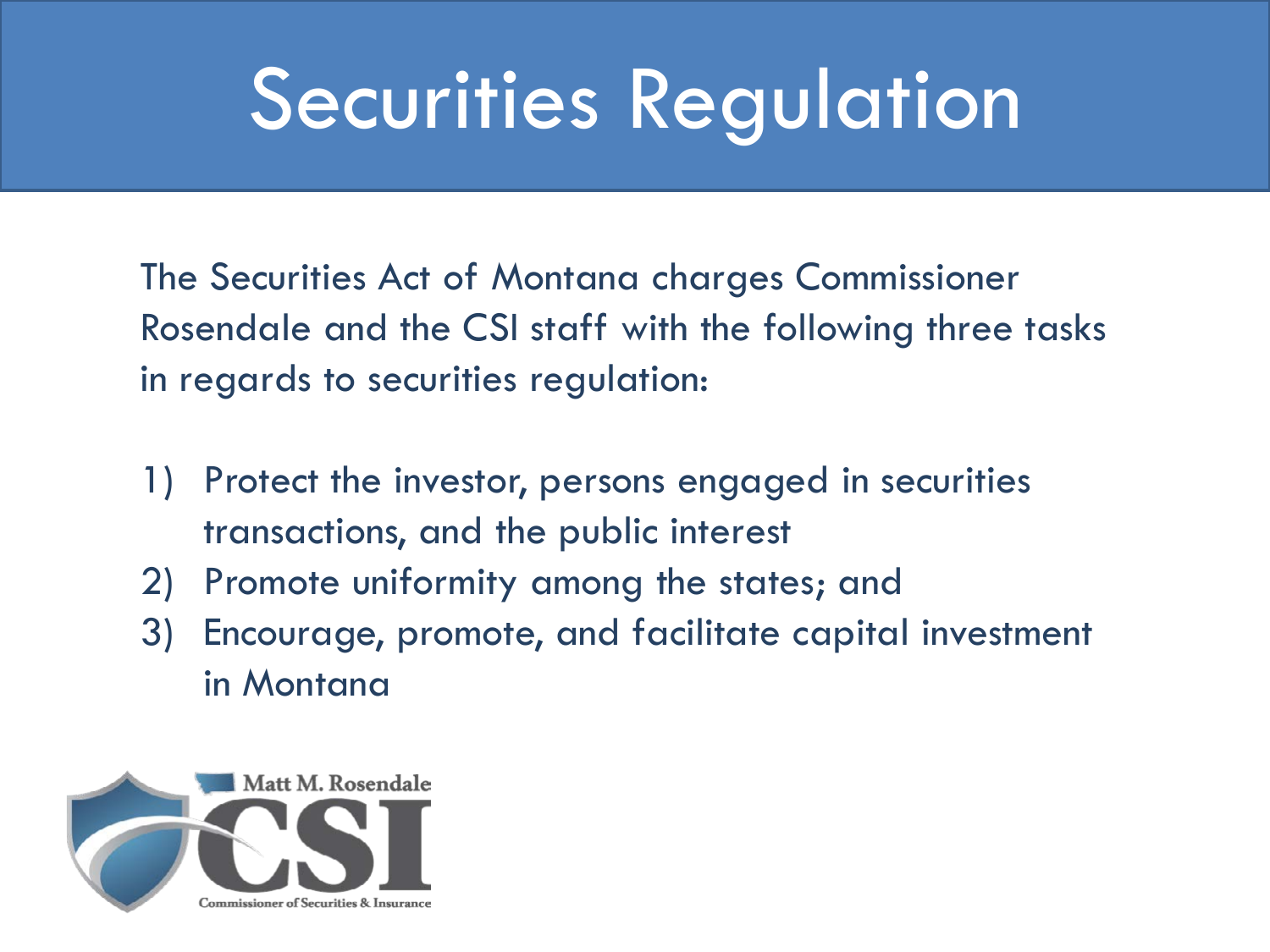## What is a Security? *SEC v. W. J. Howey Company*

In 1946 the Supreme Court of the United States outlined a method of determining if an investment is covered by the Securities Act of 1933. It is known as the Howey test.

- 1) An investment due to
- 2) an <u>expectation of profits</u> arising from
- 3) a common enterprise
- 4) which depends on the efforts of a promoter or third party.

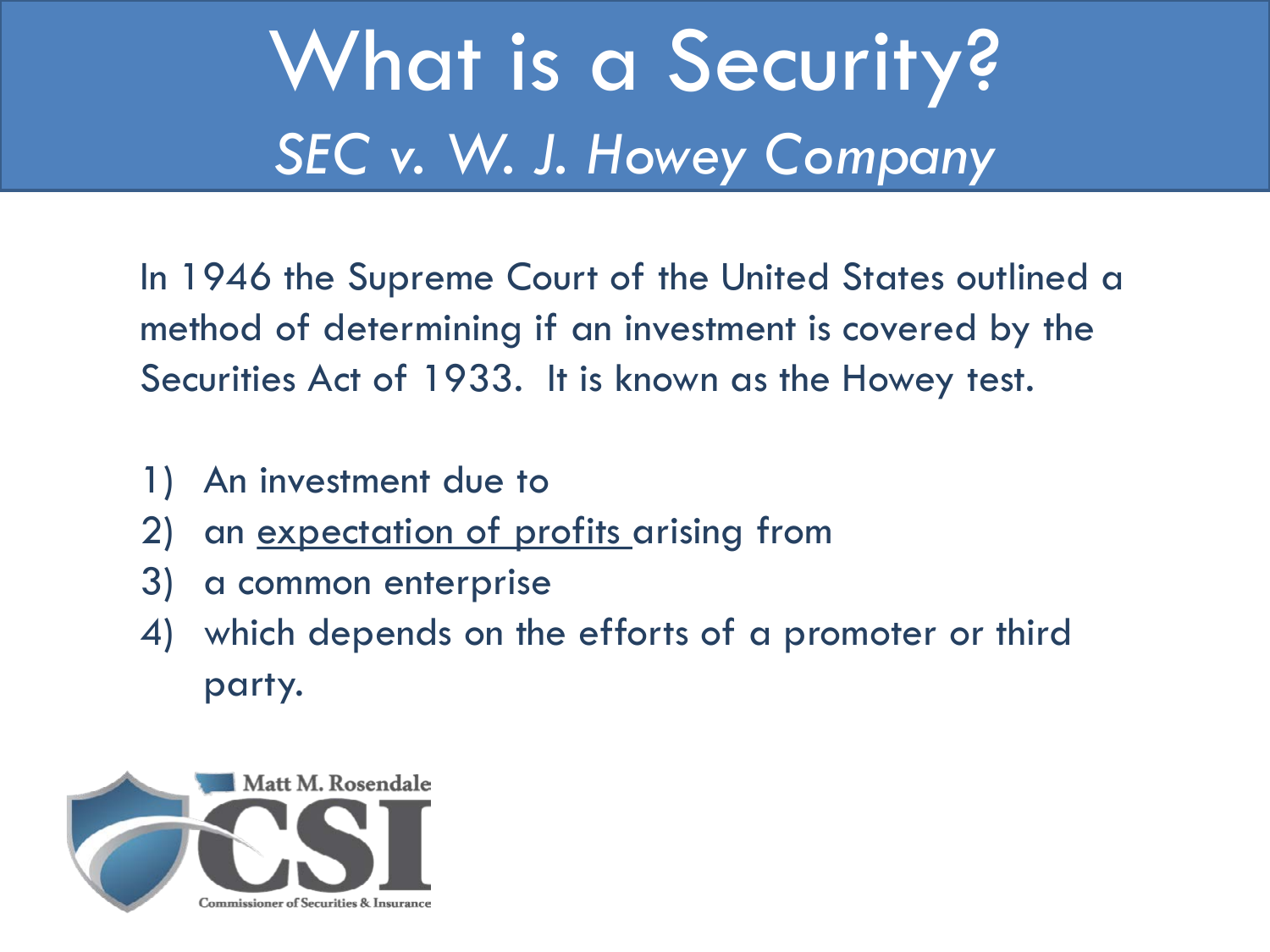# Types of Securities

Debt securities - raise money by obtaining loans from investors.

Equity securities – raise money by selling ownership interest in your company.

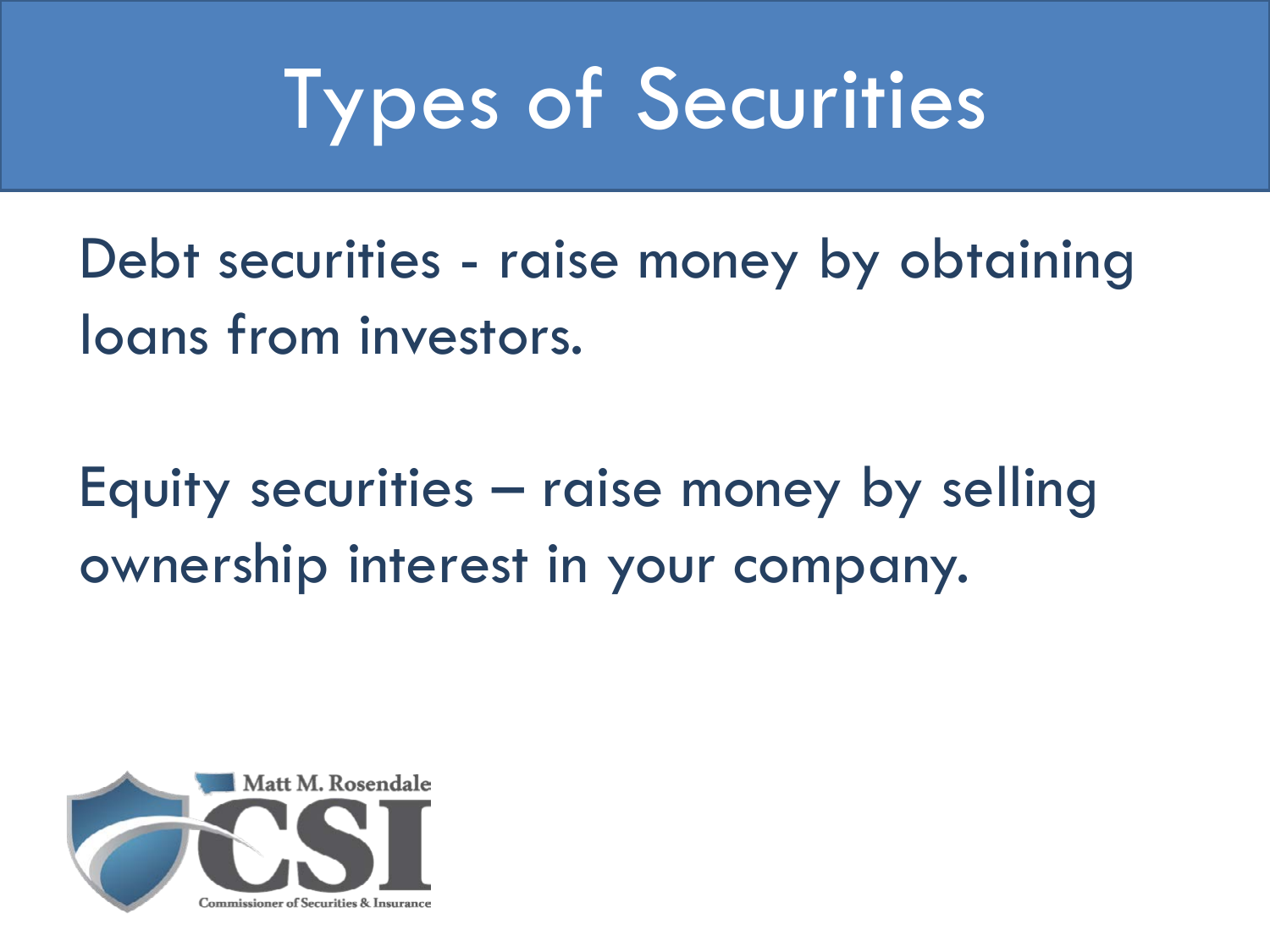## Basic General Rule

MCA **30-10-202. Registration of securities.** It is unlawful for any person to [offer or sell any security in this state, except securities exempt under 30-10-](http://leg.mt.gov/bills/mca/30/10/30-10-104.htm) 104 or when sold in transactions exempt under [30-10-105](http://leg.mt.gov/bills/mca/30/10/30-10-105.htm), unless:

(1) the security is registered by notification, coordination, or qualification under parts 1 through 3 of this chapter; or

(2) for a federal covered security, the security has been filed with the commissioner pursuant to [30-10-211](http://leg.mt.gov/bills/mca/30/10/30-10-211.htm) and the fee prescribed in [30-10-209](http://leg.mt.gov/bills/mca/30/10/30-10-209.htm) has been paid.



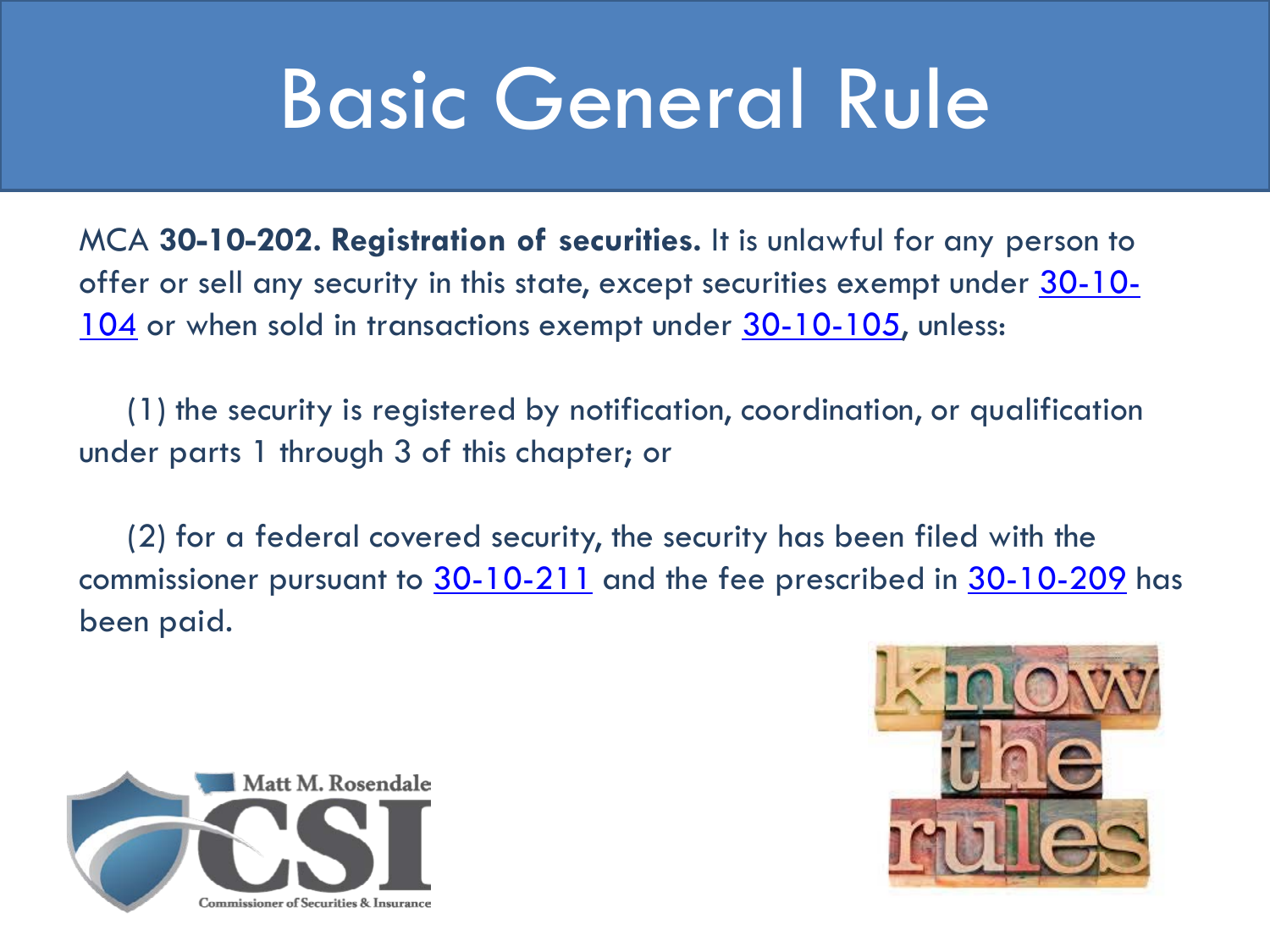## Securities Registration

Issuers can register their securities with the Securities and Exchange Commission and with state securities regulators. Once a security is registered, it is considered a public offering.

MCA §§ 30-10-204 and 205 set forth the requirements for securities registration.



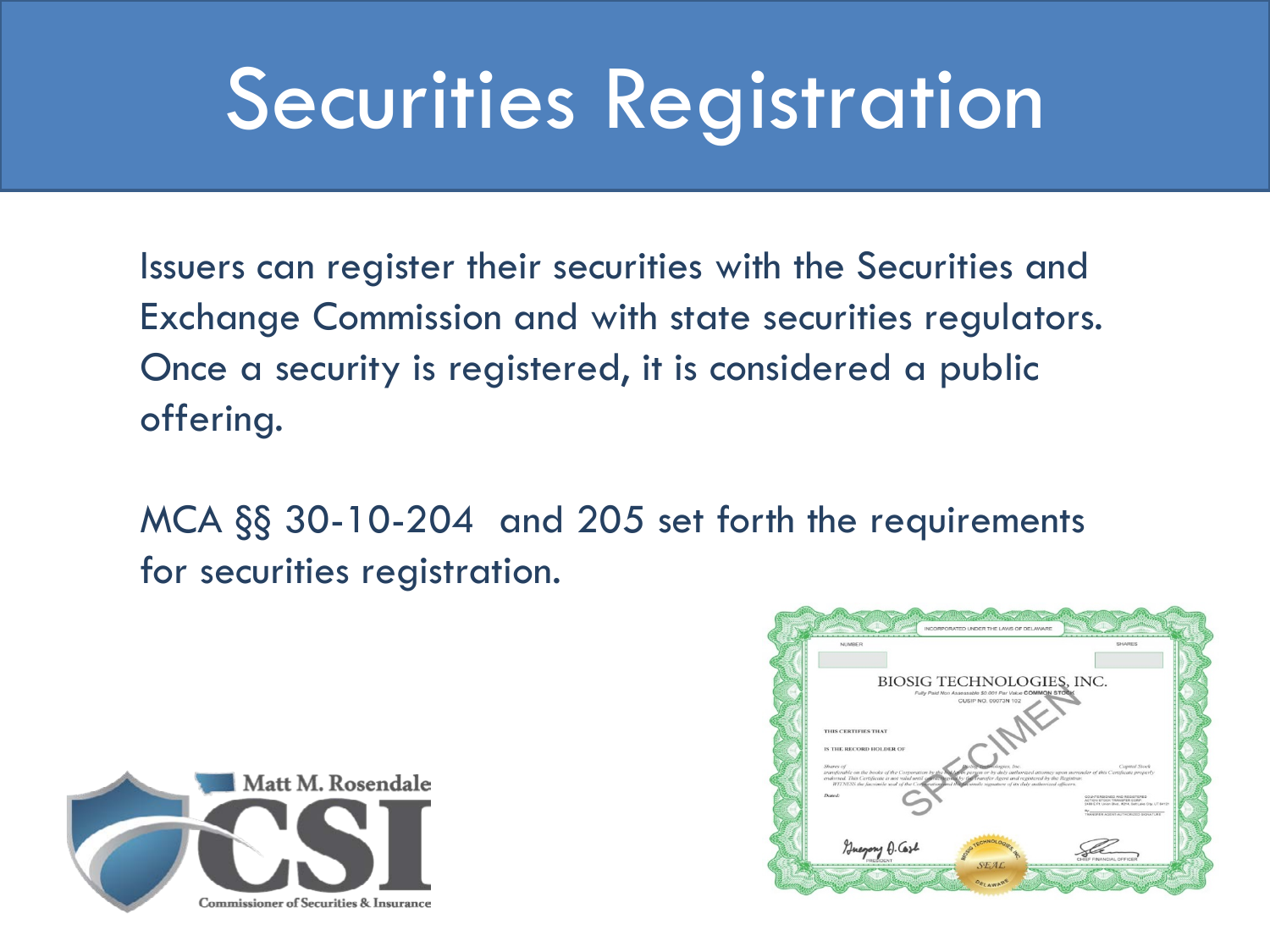# Exempt Securities

MCA § 30-10-104: Provides for the exemption of certain types of securities such as:

- securities issued by governments (federal, state, county, city)
- securities issued non-profit issuers such as churches, hospitals, schools, fraternal organizations
- employee stock purchase plans
- securities listed on the New York Stock Exchange, the American Stock Exchange, the NASDAQ
- securities issued by insurance companies



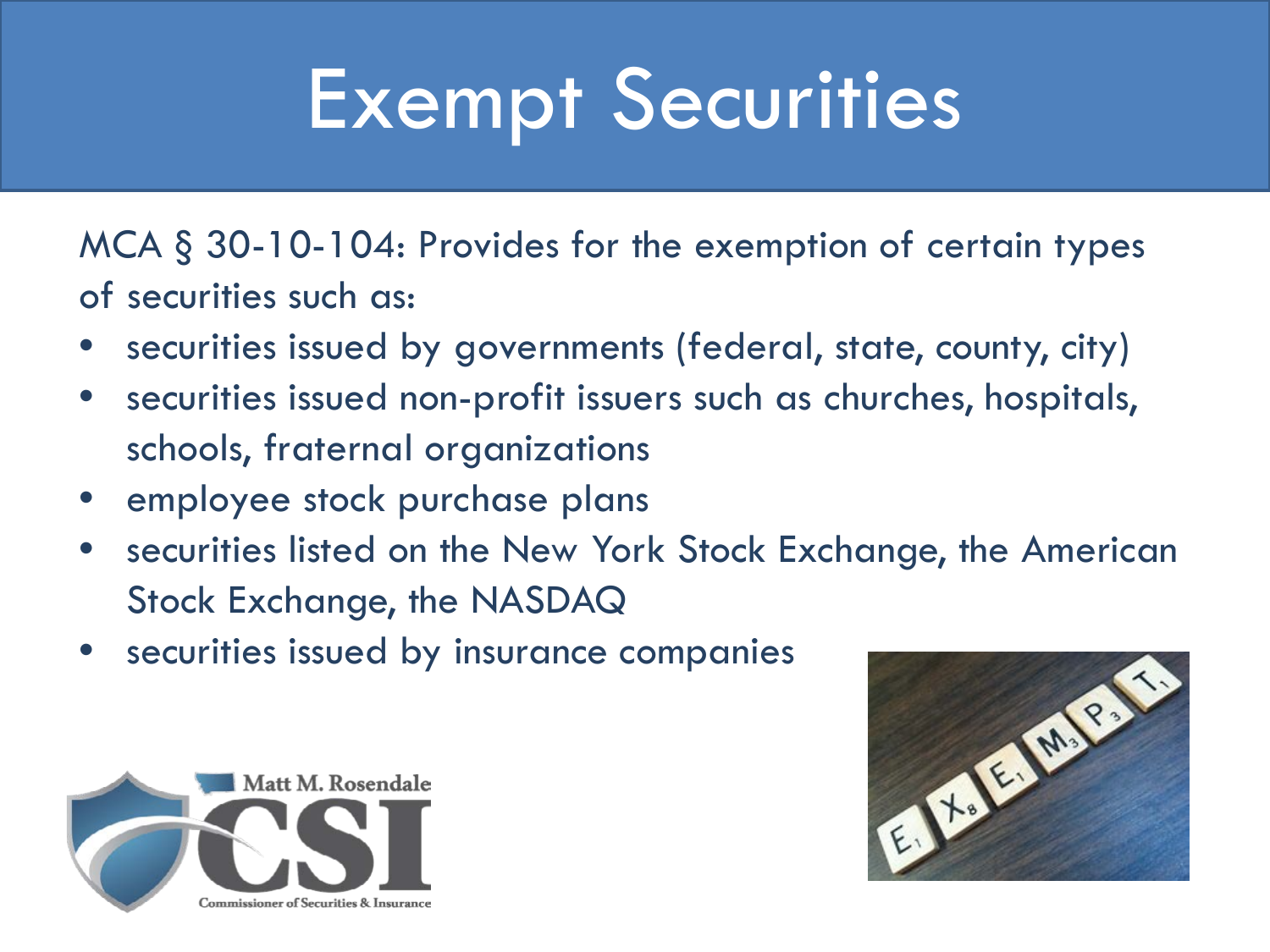## Exempt Transactions

MCA § 30-10-105: Exempt transactions provides exemptions for both the security and the offer and sale of the security. Following are some examples:

- $MCA \& 30-10-105(8)$ (a): Exempt offering to not more than 10 investors
- $MCA \S 30-10-105(8)$ (b): Exempt offering to not more than 25 investors
- MCA § 30-10-105(8)(c ): Exempt offering to not more than 35 investors (Montana businesses only)
- $MCA \S 30-10-105(22)$ : Exempt securities crowdfunding exemption
- 



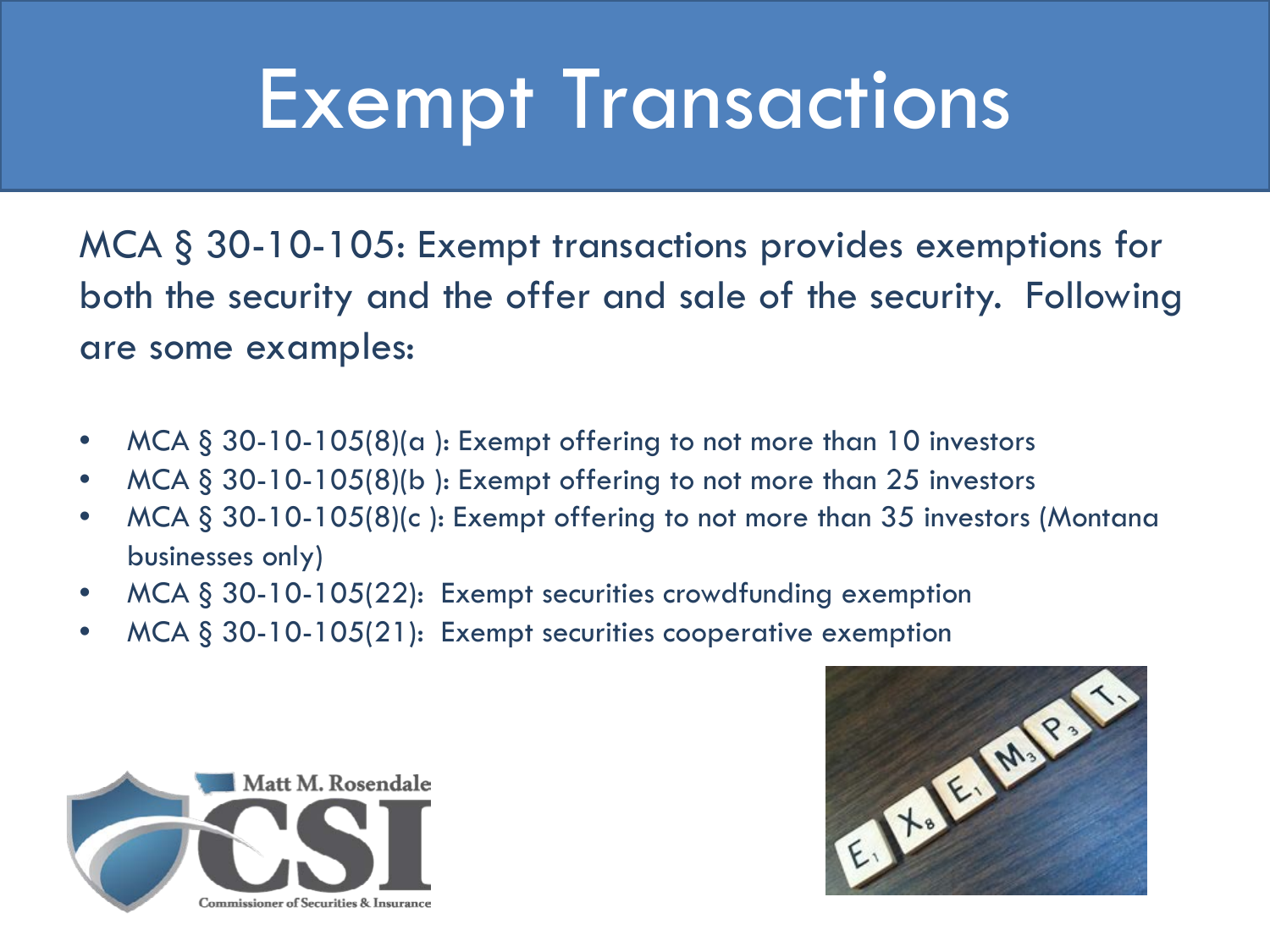# Requirements for all Securities Offerings

#### **Don't discount disclosure.**

Whether a securities offering is registered or exempt from registration, the issuer is **always** required to make full disclosure to prospective investors.

Federal and state securities laws require the issuer to disclose all material facts and risks to investors.

If you do not comply with disclosure requirements, you and your business may have committed securities fraud and could be subject to private lawsuits as well as administrative or criminal enforcement actions. Full disclosure is the best way for a business to protect itself.



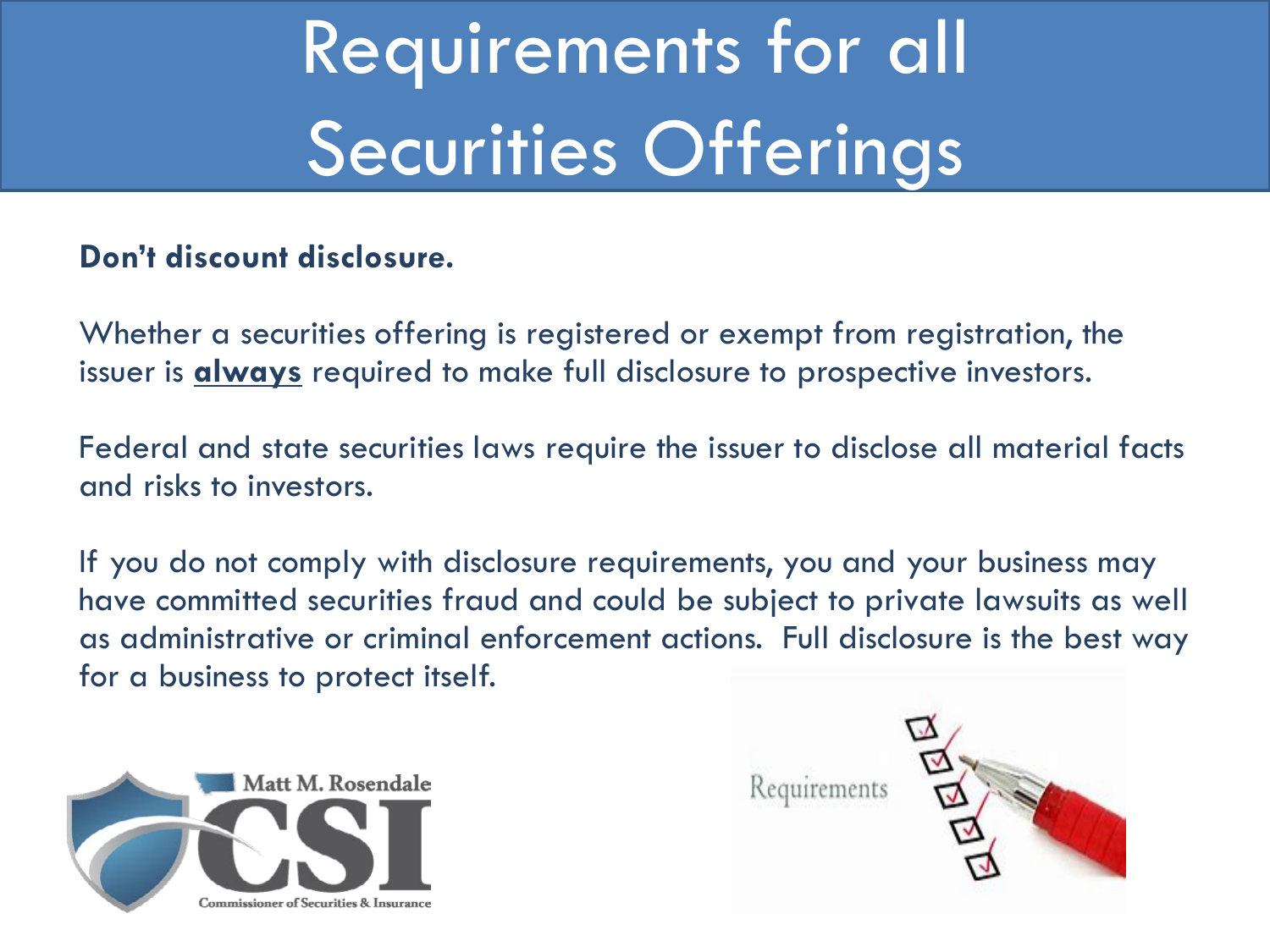## What is "Full Disclosure?"

- What type of securities are being offered
- What type of business does the issuer conduct
- What are the risks associated with the issuer and the investment
- Who are the business' officers and directors and what are their salaries
- How is the business capitalized
- How much money is being raised from investors
- How will the investment proceeds be spent
- And more…anything material…full disclosure protects everyone and is required by Montana law

Disclosure is usually made through a prospectus or private placement memorandum



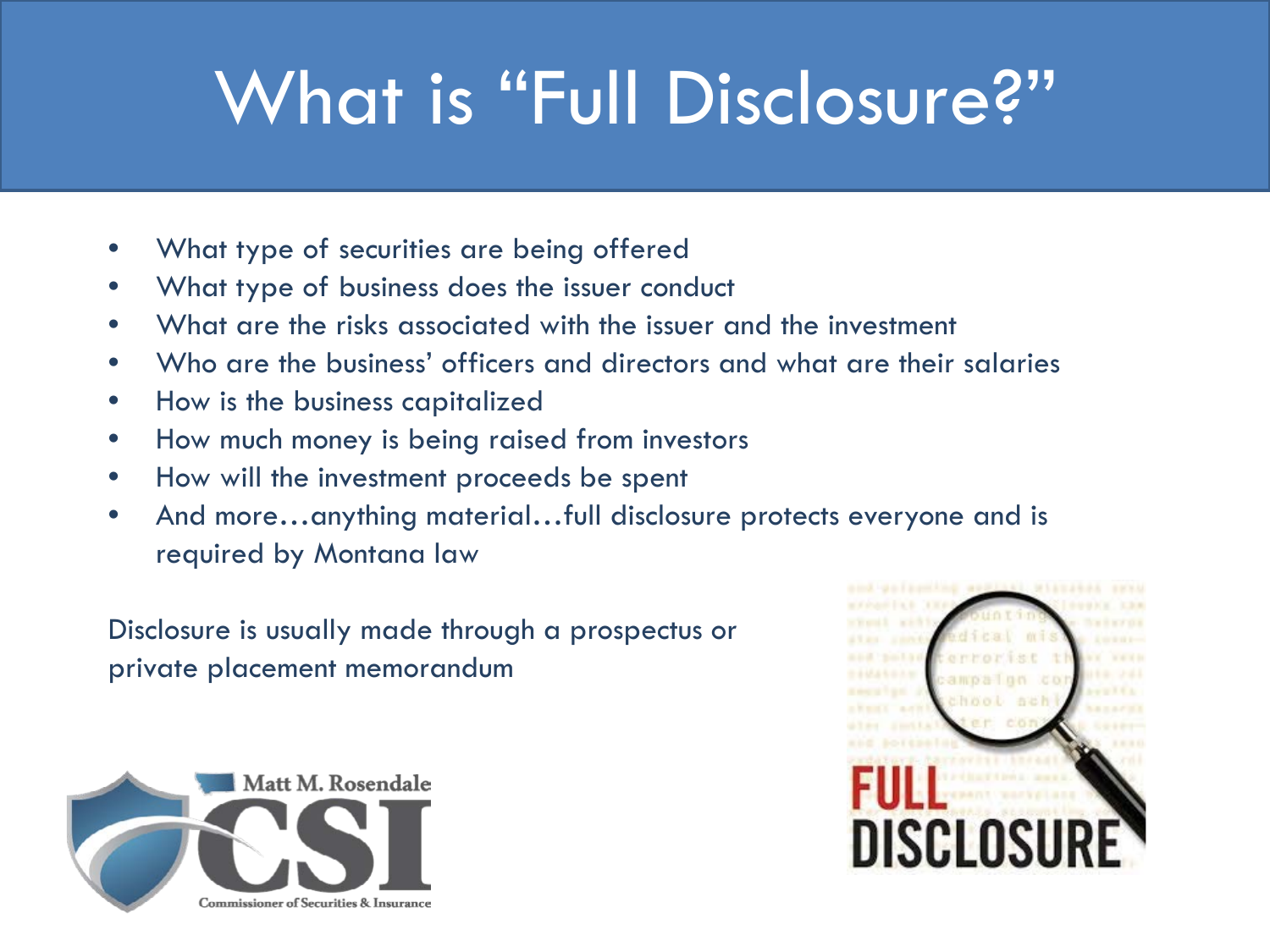# What is Crowdfunding?

Crowdfunding is a **money-raising strategy** that began as a way for the public to **donate** small amounts of money, often through social networking websites, to help artists, musicians, filmmakers and other creative people finance their projects.

The concept **recently** has been promoted as a way of assisting small businesses and start-ups looking for **investment capital** to help get their business ventures off the ground.



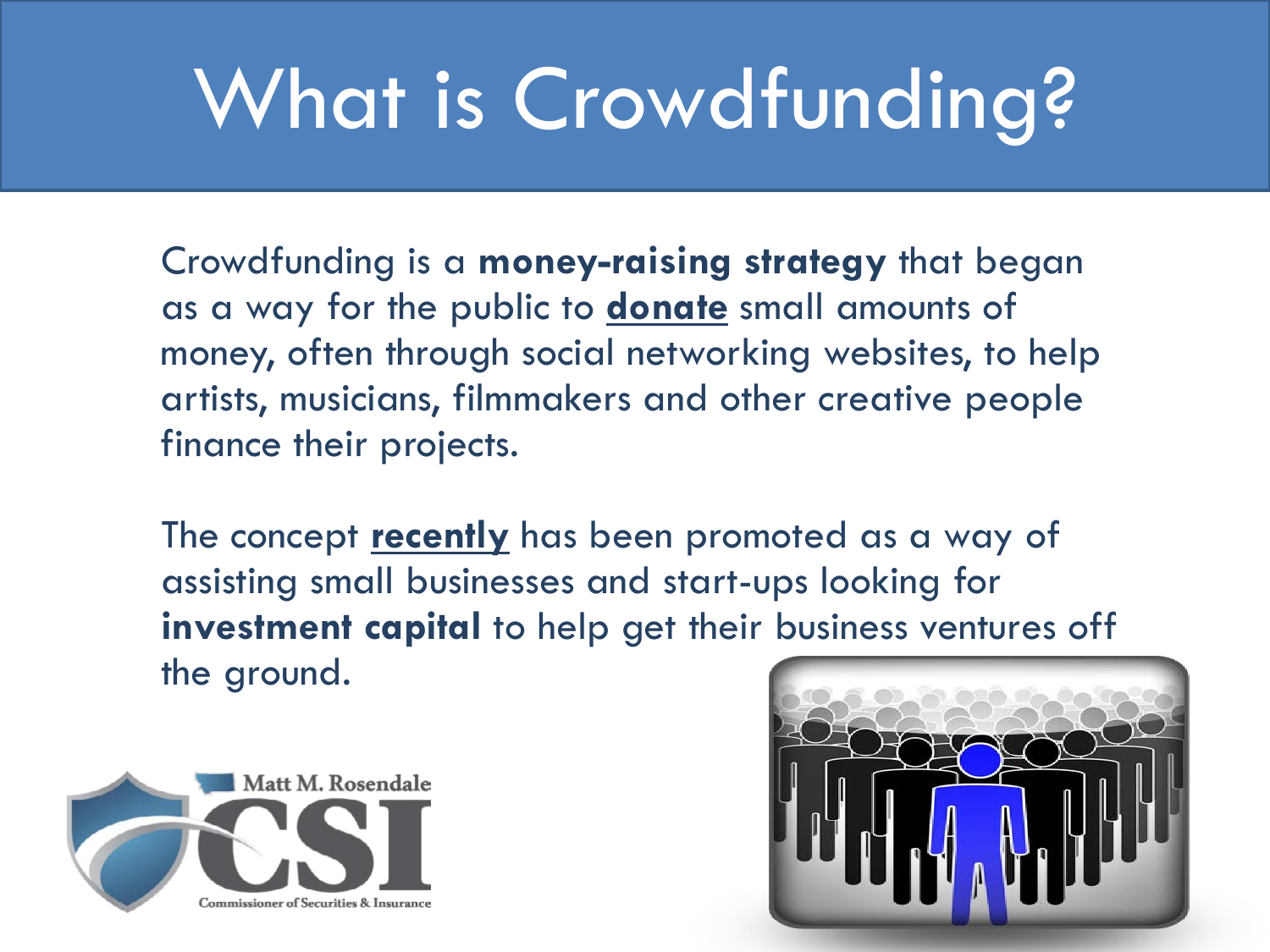### Crowdfunding that is NOT Subject to Securities Law.

**Gifts**: Wedding guests pay for a couples' honeymoon.

**Charities & non profits**: Money is given to promote the organization with no expectation of returns.

**Sales and donation** based models: Startups pre-sell items they hope to produce or people donate to help a product or creative project become reality., IndiGogo, GoFundMe, Kickstarter etc.

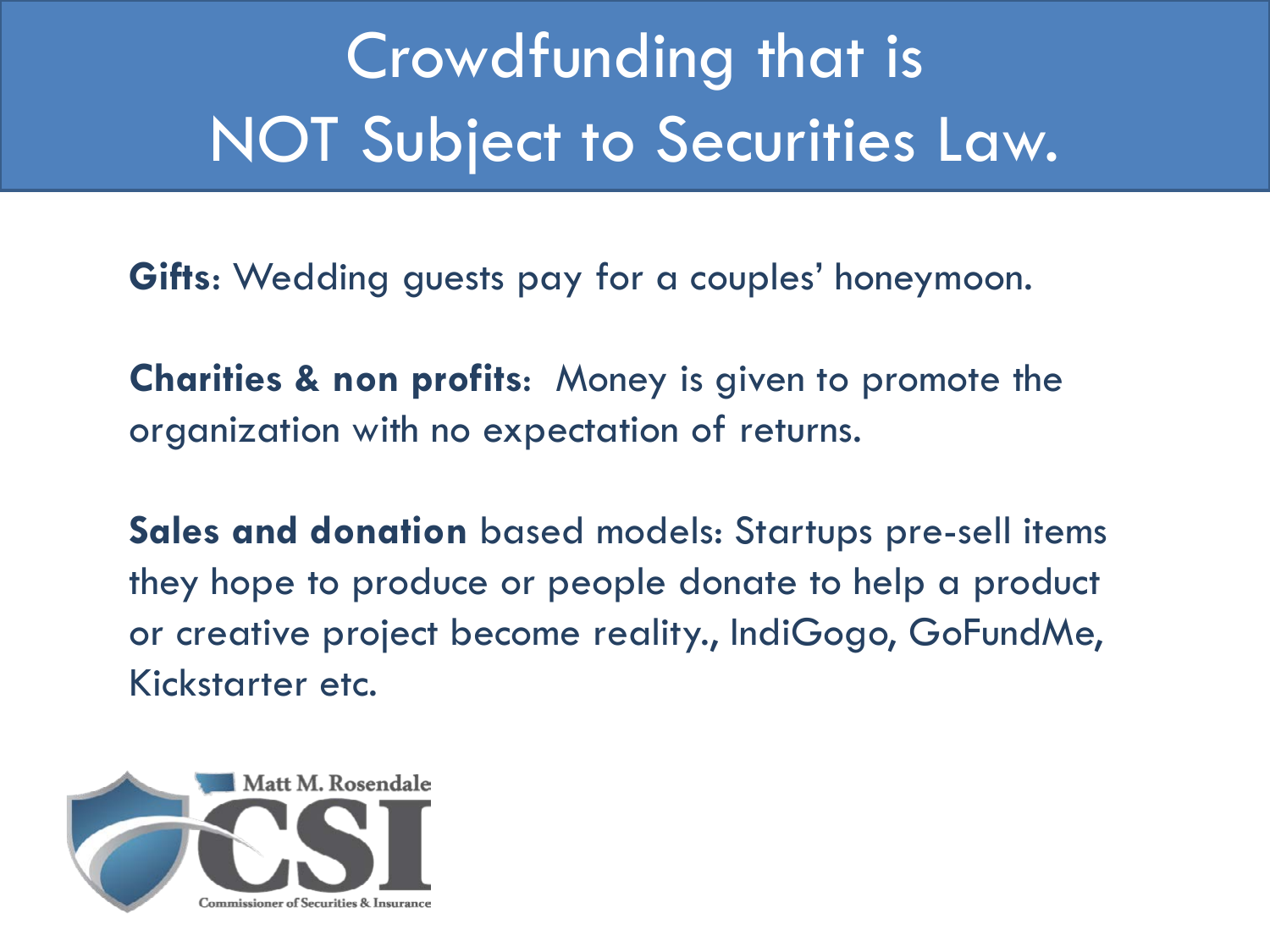#### Record \$13 Million Raised on Kickstarter



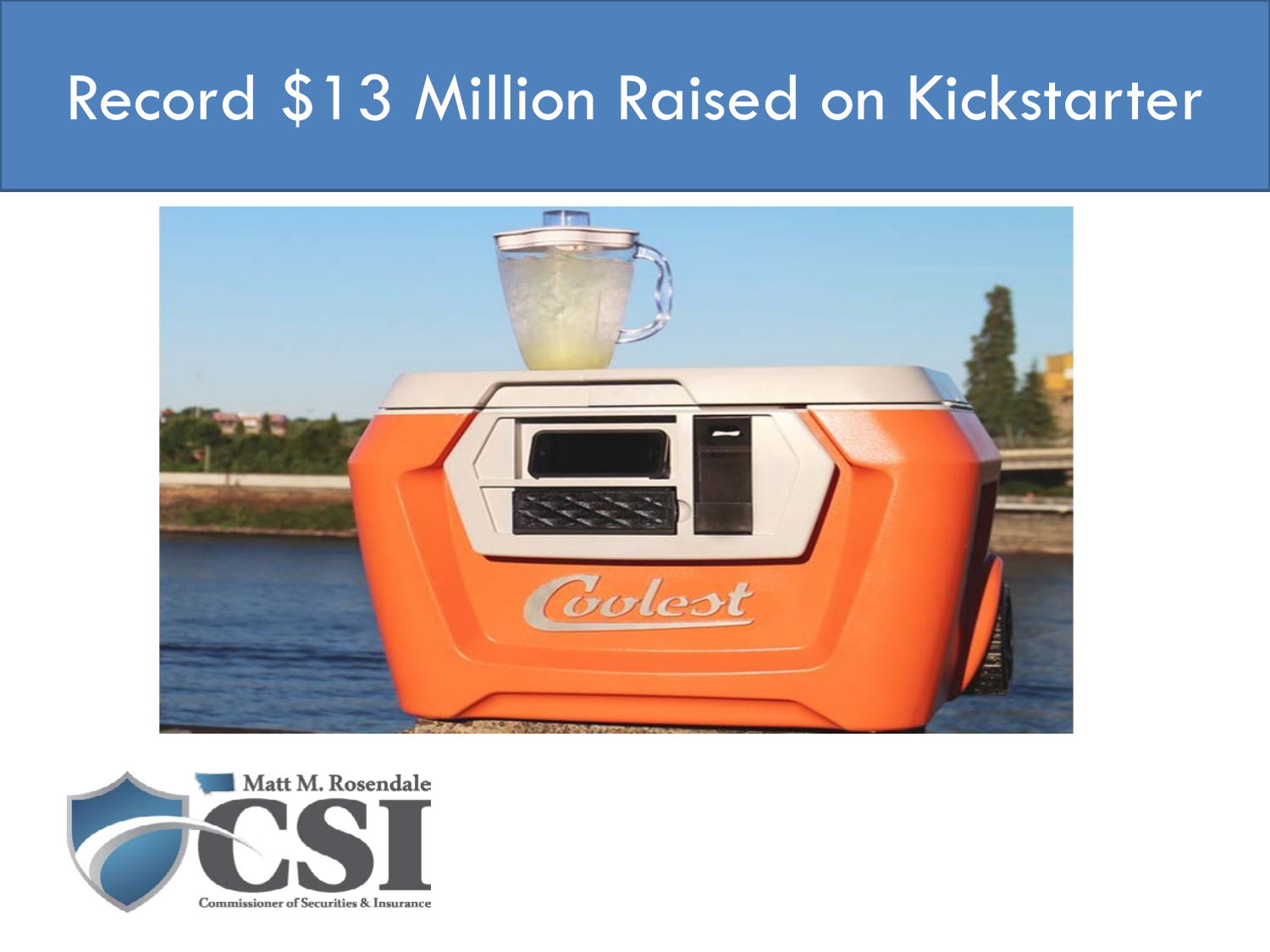# Equity Crowdfunding

Federal JOBS Act of 2011 required SEC to write rules. The SEC has adopted a crowdfunding exemption, but many businesses find it cumbersome and costly.

On July 1, 2015 Montana businesses could begin conducting debt/equity crowdfunding within Montana, joining 25 other states. There are now 37 states with a crowdfunding exemption.

**Investment** based on-line models: AngelList, WeFunder, issuer's own website; etc. (currently only available to accredited investors)



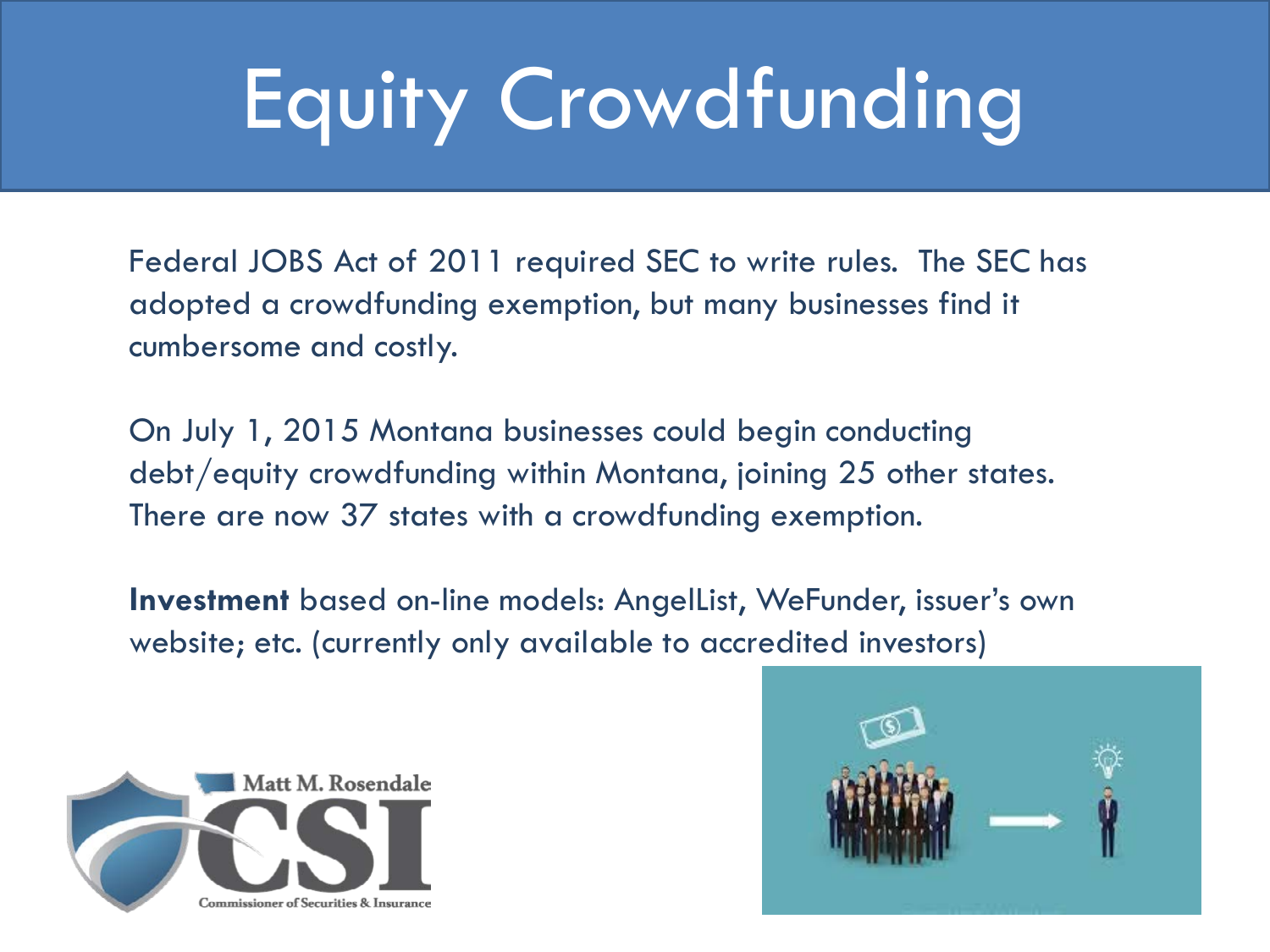# Crowdfunding in Montana

There is a 5 page application form on the CSI web site which must be completed and submitted with a \$50 filing fee 10 days prior to any solicitation for money **OR** 15 days after the first unsolicited sale of the security.

The CSI website has a disclosure template that issuers can complete and fill out. It covers the key topics issuers need to provide information about to prospective investors.



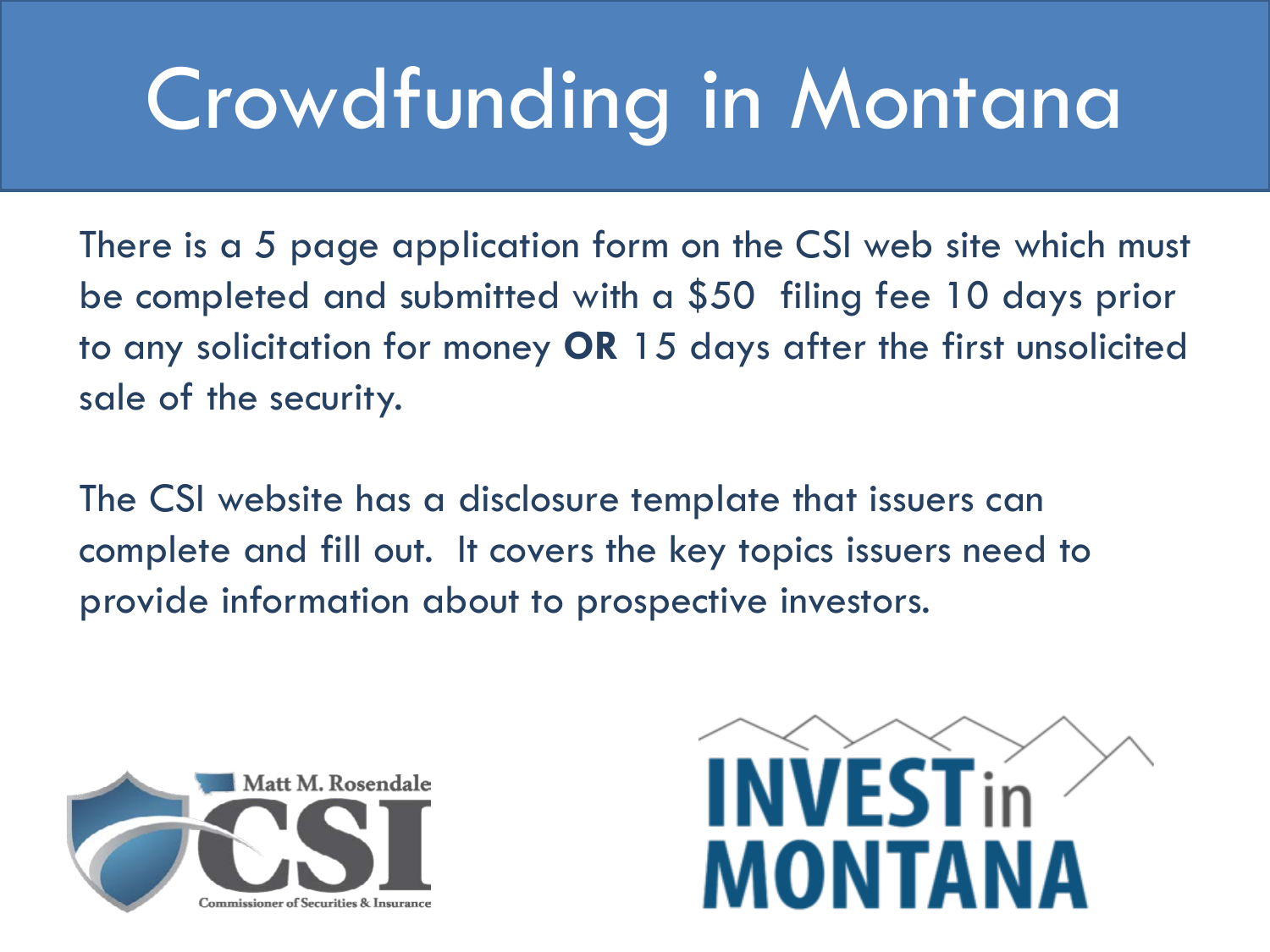## Requirements of the Crowdfunding Law § 30-10-105(22):

- The issuer (seller) can raise \$1 million from Montana investors in any 12 month period.
- Investors can invest up to \$10,000 in the offering.
- Accredited investors can invest an unlimited amount in the offering.
- The issuer must be a Montana business.
- The issuer must comply with all state laws, including proper registration for its company with the Montana Secretary of State [www.sos.mt.gov](http://www.sos.mt.gov/)



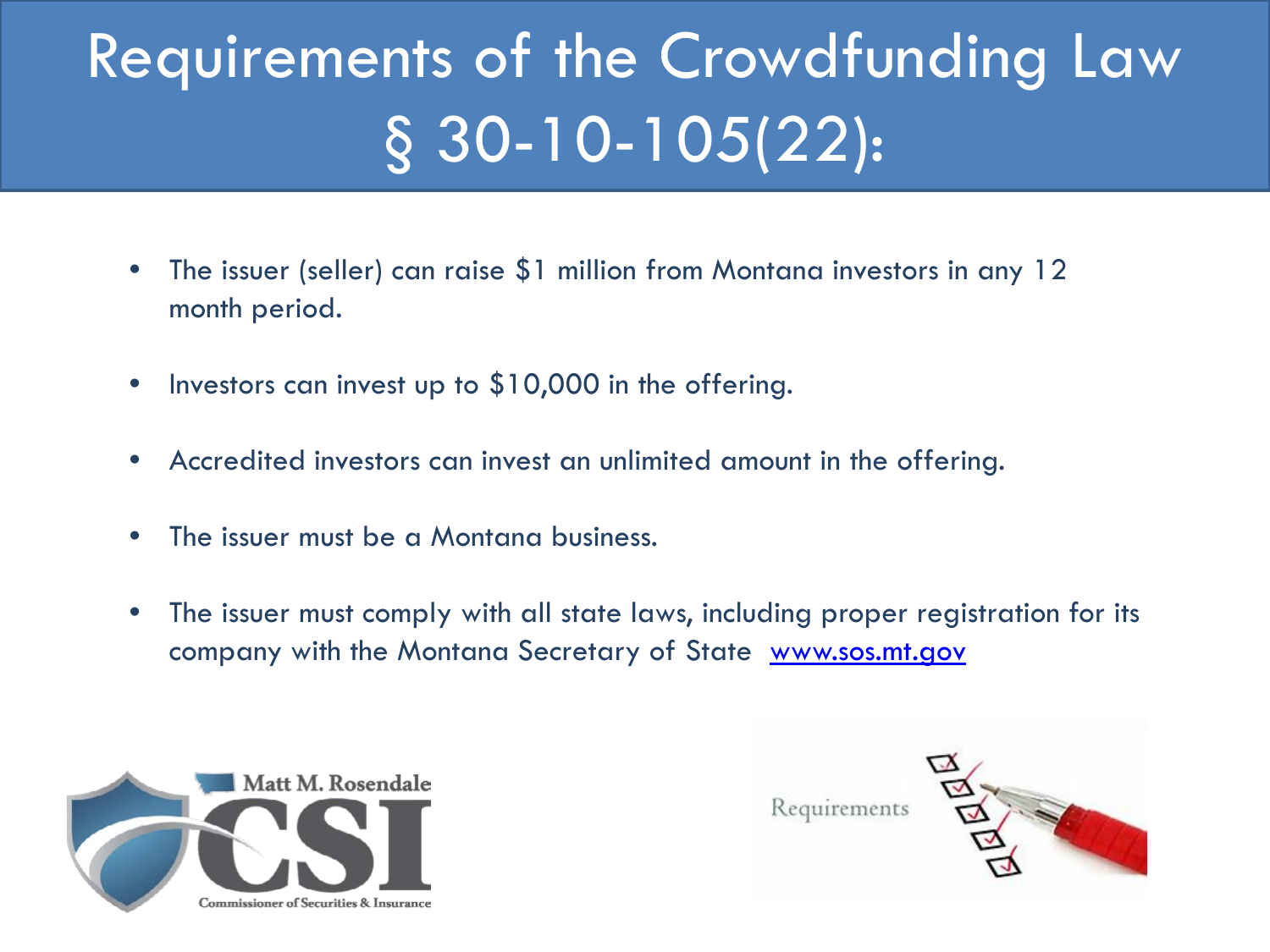## What is an Accredited Investor?

Net worth exceeds \$1,000,000 (excluding the value of the primary residence) OR

Annual income exceeds \$200,000 (or \$300,000 jointly with a spouse) OR

An entity such as a bank, insurance company, corporation or trust with assets in excess of \$5,000,000



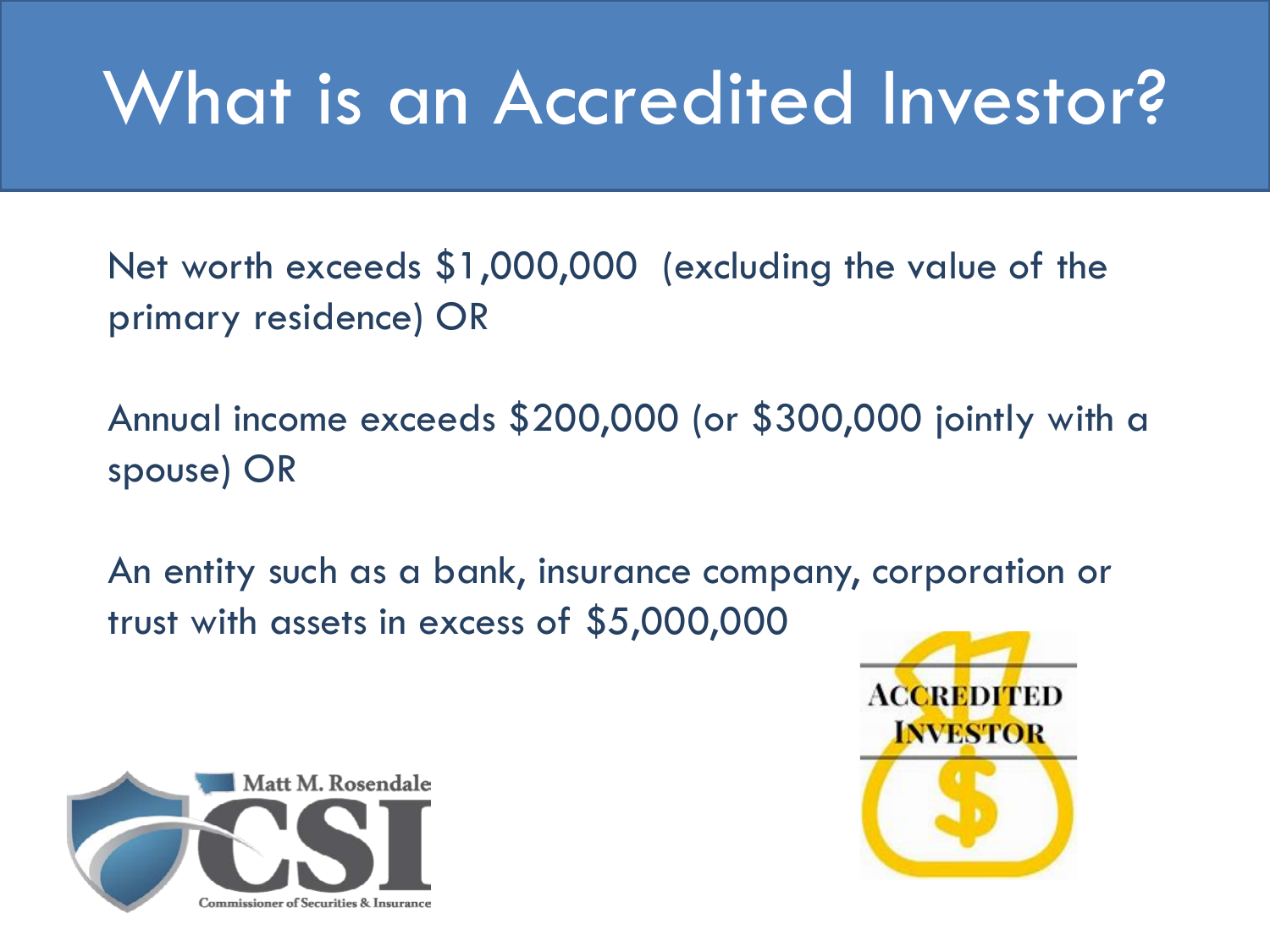### Crowdfunding Requirements Continued:

Money raised from investors must be deposited into a Montana accredited bank and used only for the purpose(s) stated to investors.

People must invest for "investment purposes" which means they intend to hold the investment for at least 2 years versus speculative intentions.

No commission is paid to issuer unless the issuer uses a registered broker-dealer to sell the investment.



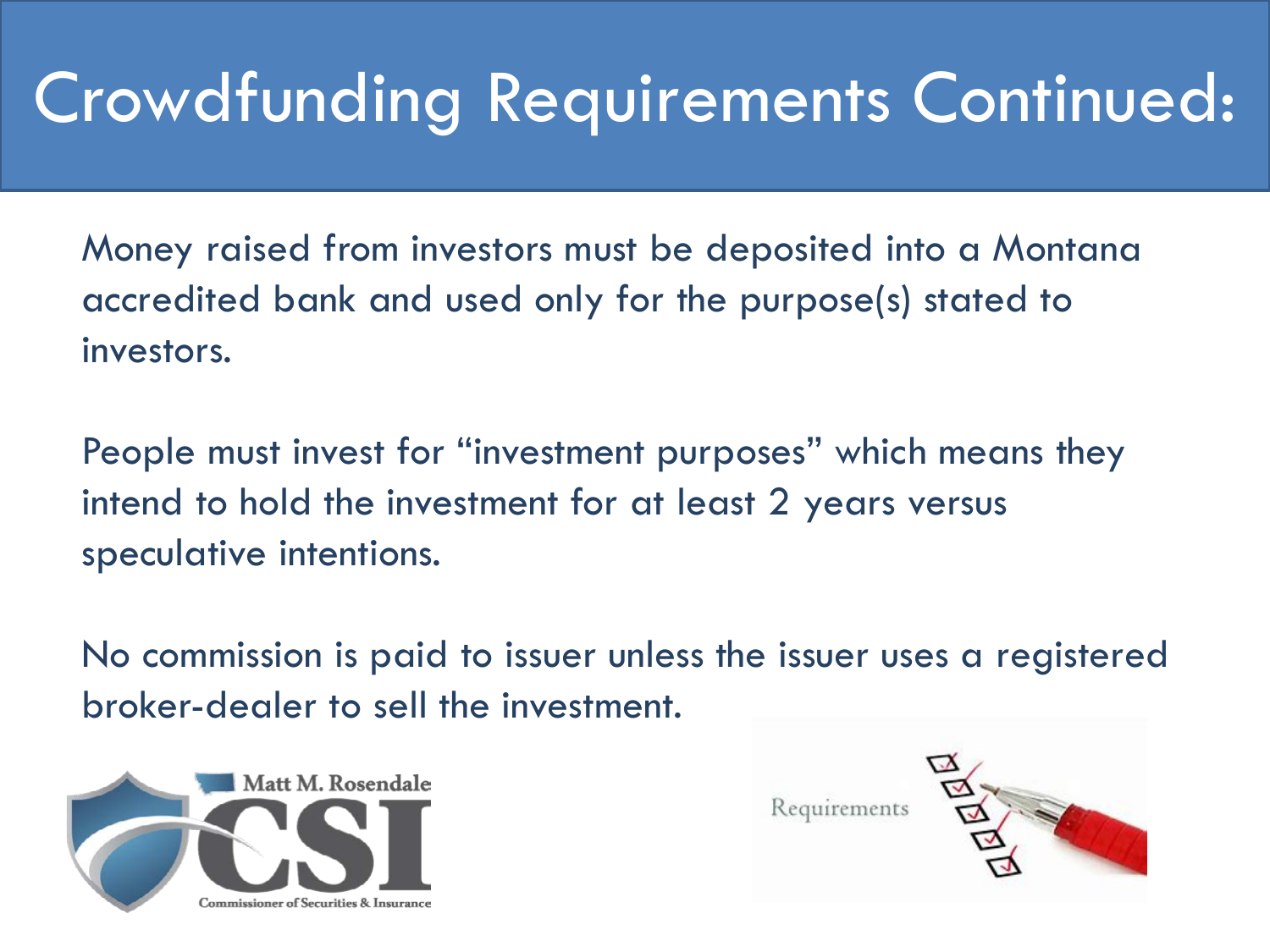#### Examples of Crowdfunding in Montana

- **B** Distillery
- **Manufacturers (purses, guns, software, fly & bee traps)**
- **Internet company**
- **Real estate receivables company**
- $\blacksquare$  Radio station
- **Entomophagy Venture**
- **A** movie production
- **EXEQUE Agricultural drone company**
- **Purse manufacturer**
- **E** Microbrewery



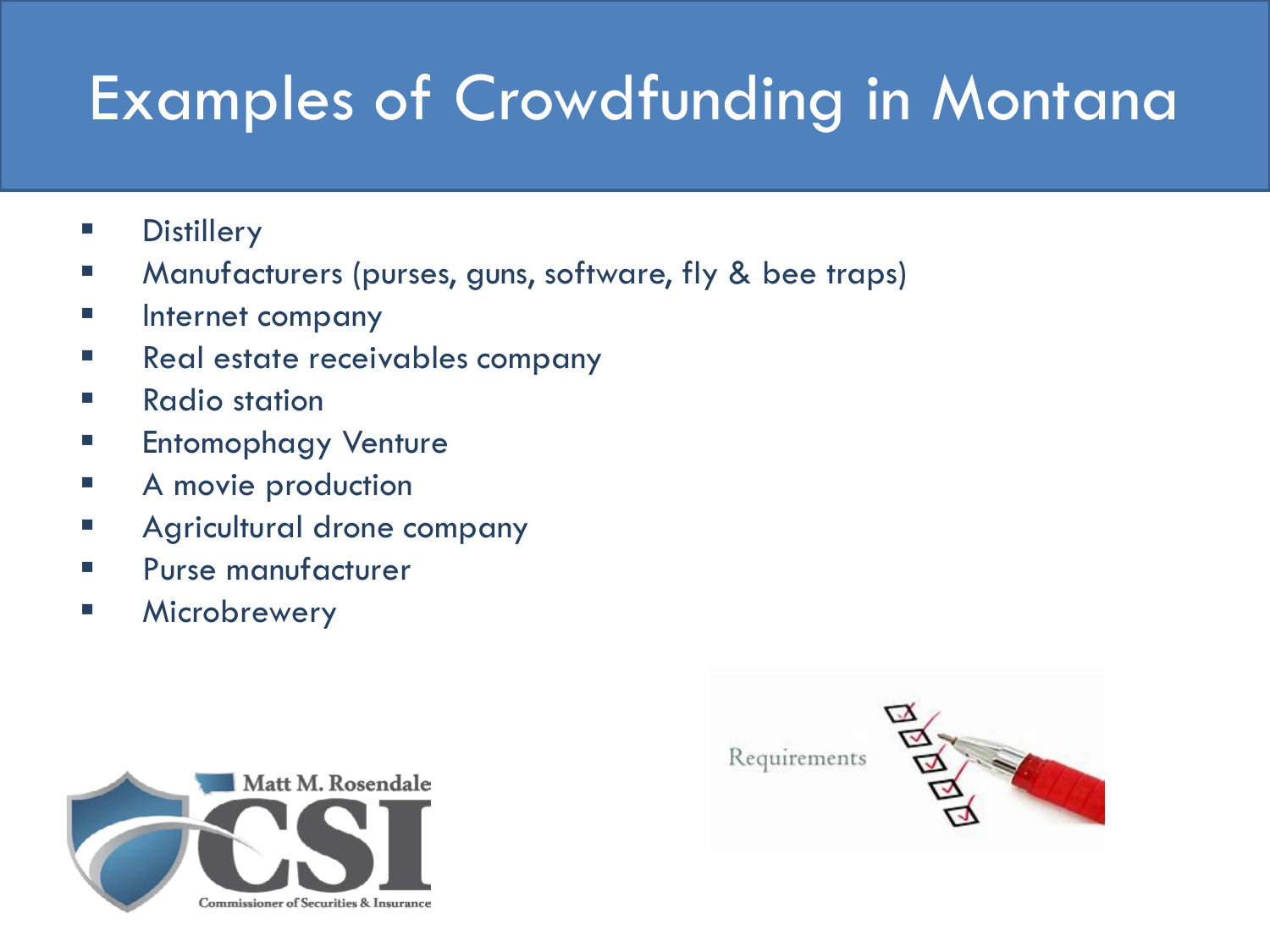### The Crowdfunding Exemption Will **NOT** Work if…

The issuer is an investment company, investment advisor, a person convicted of a felony within the past 10 years, or barred from financial transitions by a government authority.

The business plan is vague. The issuer must have a specific, well defined purpose and plan for the company.



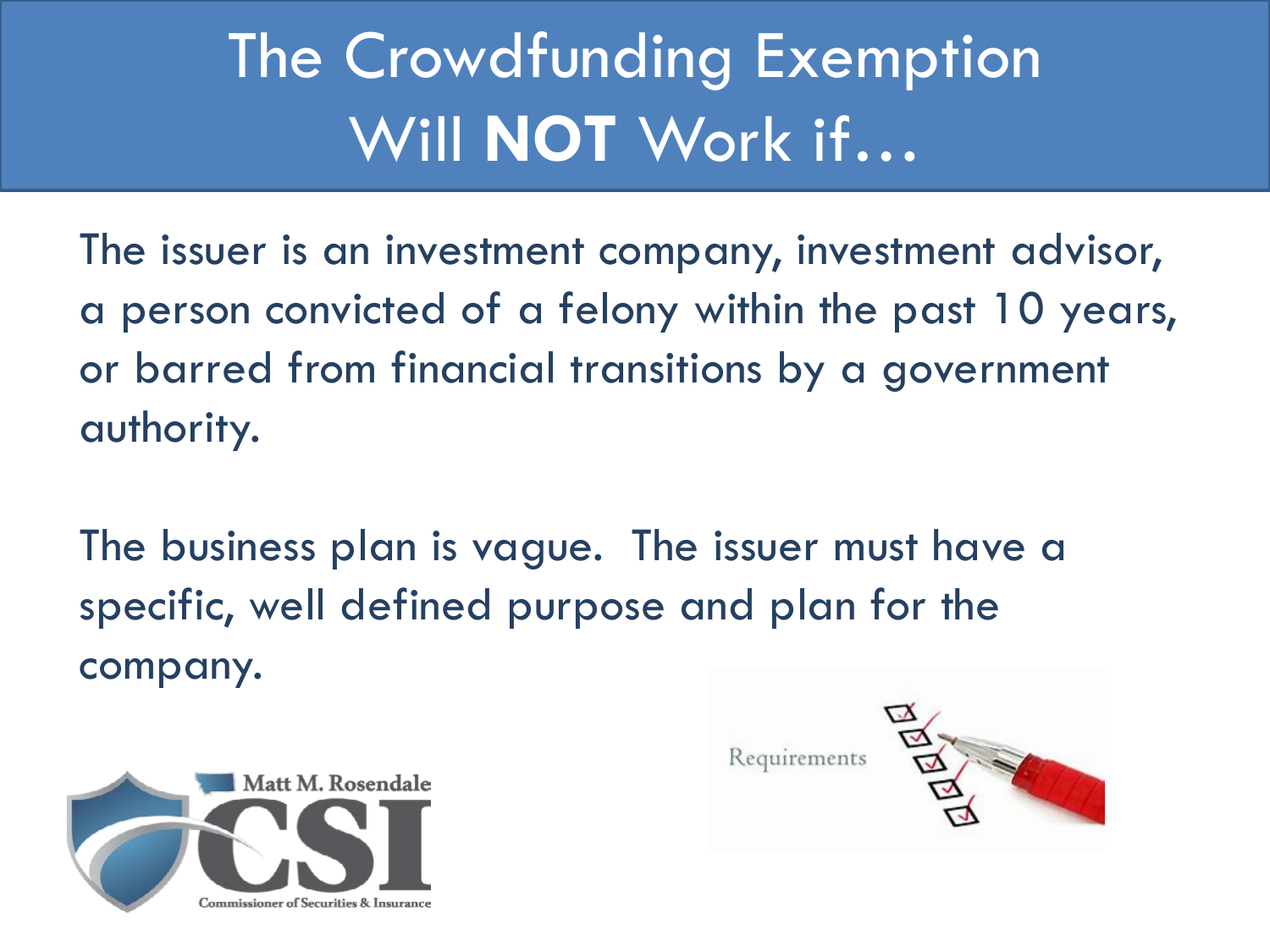## Tips for Small Businesses & **Entrepreneurs**

#### **Don't go it alone.**

Businesses seeking to raise capital by registering their securities or through the use of an exemption still need legal guidance as to how to comply with the Montana law.

Issuers should consult with an attorney to help with the offering and should contact the CSI for assistance prior to conducting an offering.



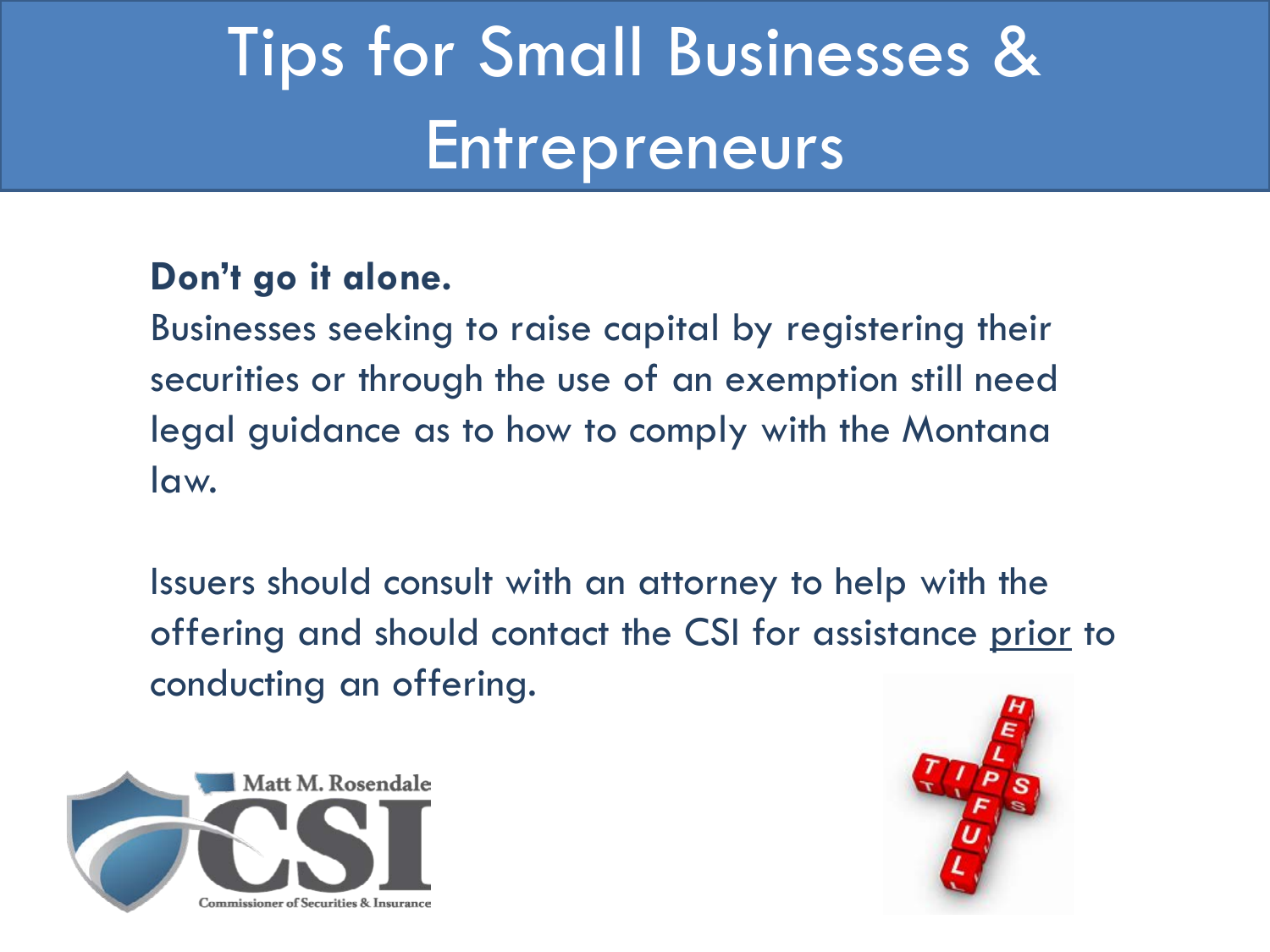## Tips for Small Businesses & **Entrepreneurs**

#### **Avoid Distractions.**

Having hundreds of "owners" may distract a business' management from devoting the time and energy that is necessary to run a successful business.

Venture capital companies or private equity funds may be less inclined to invest in a company that already has a large number of small investors.



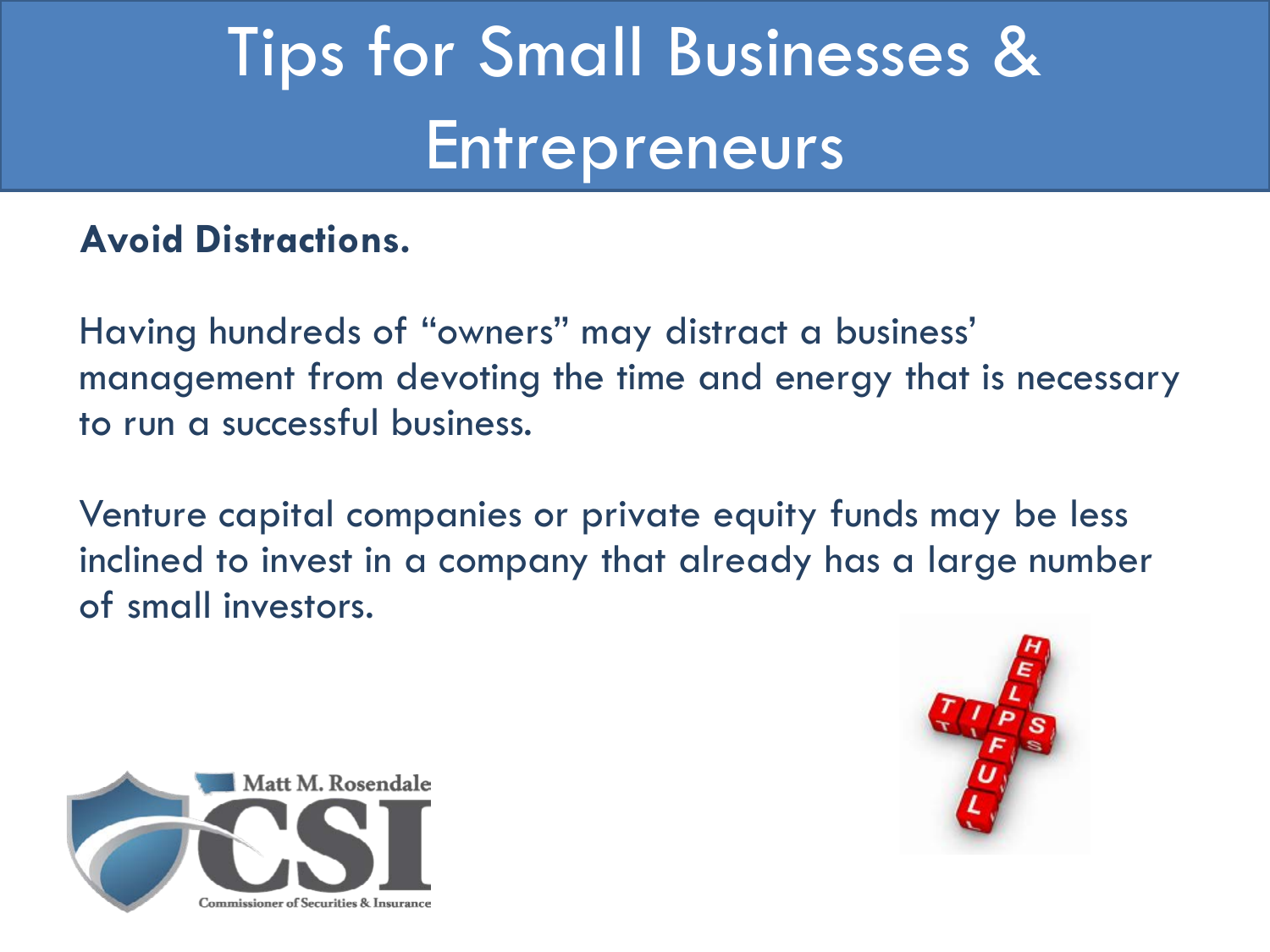### **Securities Transactions Gone Bad**







**Catherine Finberg Columbia Falls 13 Victims, \$1.1 million 10 years prison time**

**Richard Brandt Miles City 18 Victims, \$1.98 million 40 years prison time**

**Matthew McClintock a/k/a Lucas McCone, a/k/a Michael Willis, a/k/a Odell McClintock 2 Victim, \$40,000 1 year prison time**

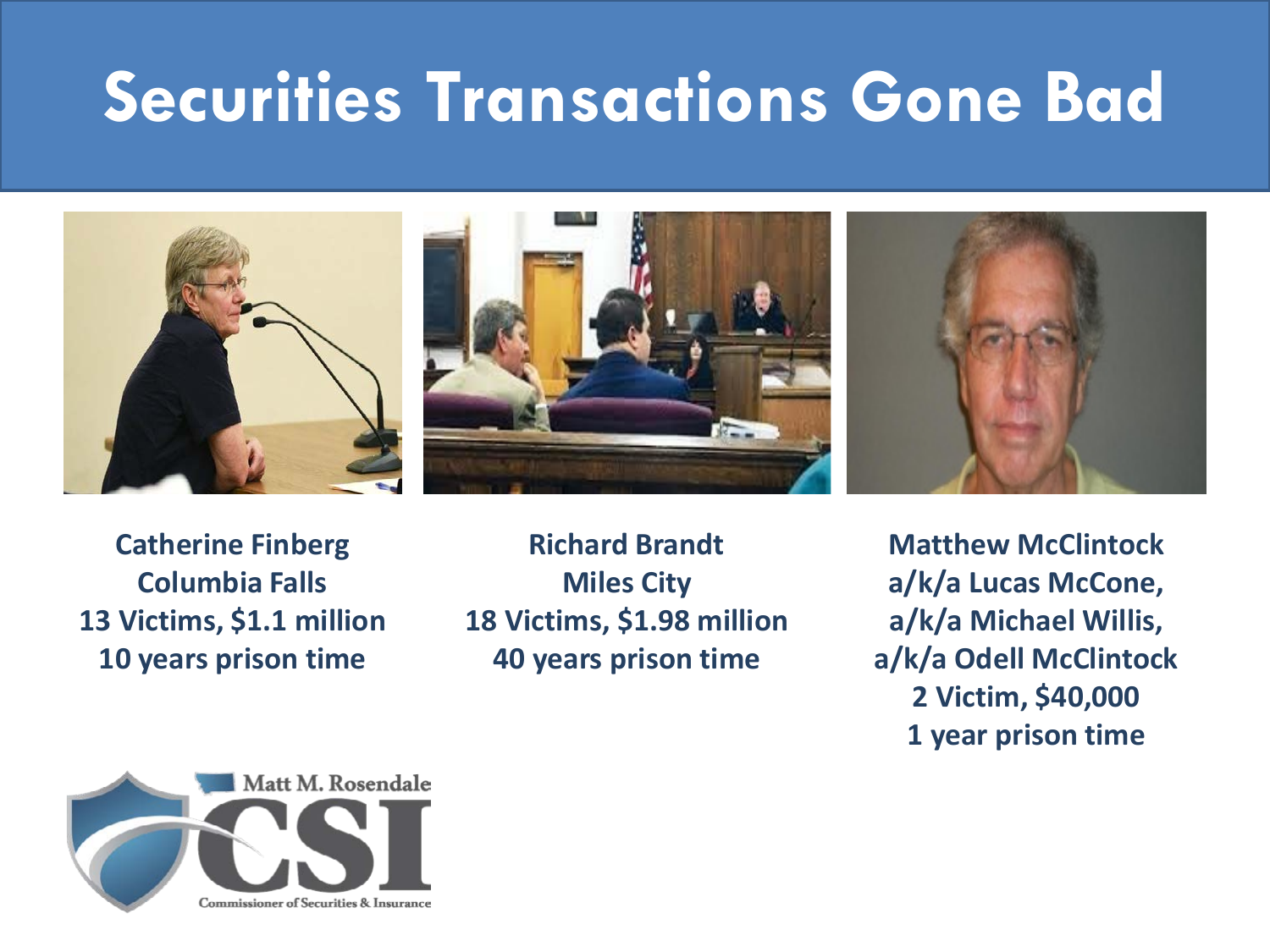### **Bad Actors…continued**



**Kenneth Hatzenbeller 15 victims \$1.76 million scheme 30 month federal sentence; 6 year deferred state**

**Richard Reynolds 141 victims \$5.4 million lost 20 years prison**

**Robert Congdon 150 Montana victims \$14 million scheme 3 years prison**

**Arthur Heffelfinger 38 Montana victims \$2.1 million scheme**

**10 years prison**



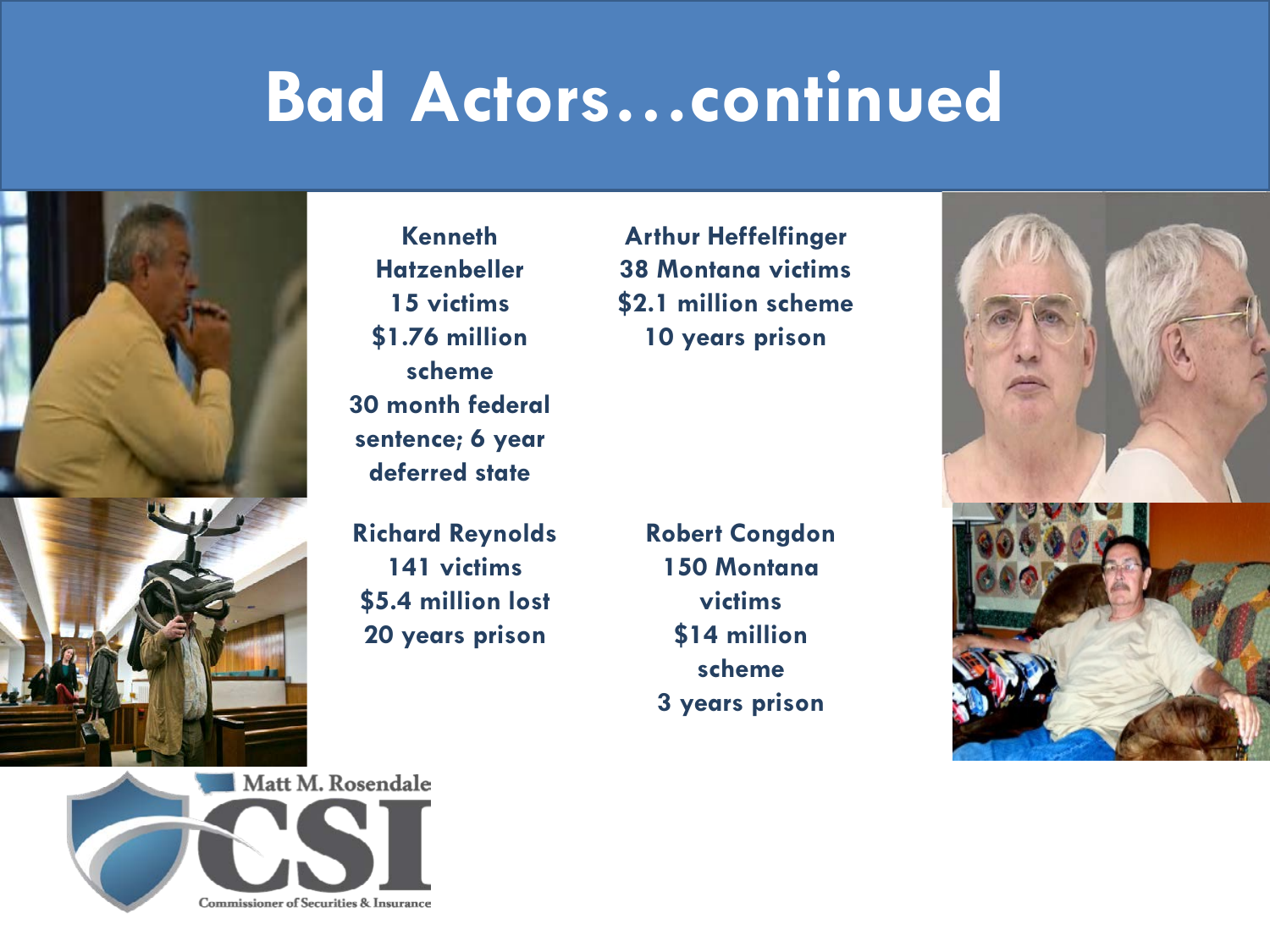## **Most Common Securities Fraud**

**Excessive Trading Excessive Fees**

**Pyramid Schemes Unsuitable Investments**

**Ponzi Schemes Promissory Notes**

**Churning Unauthorized Trading**